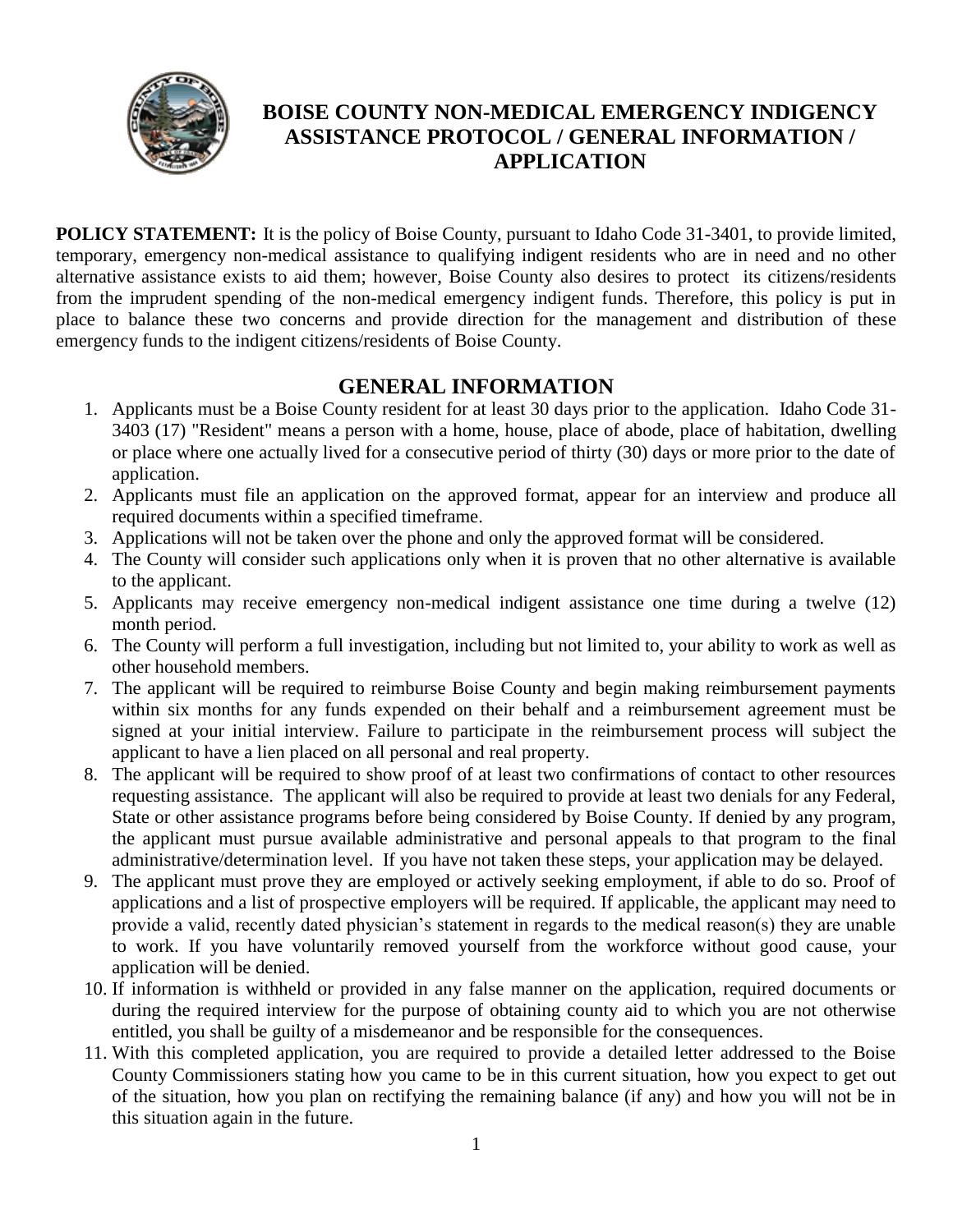- 12. Boise County reserves the right to render a decision for each approved non-medical service request and application on a case by case basis dependent upon the information received during the interview and investigation process.
- 13. Indigent burial or cremation requests should be made prior to services rendered and pursuant to terms between the service provider and the Boise County Commissioners.

## **THE COUNTY:**

- 1. Will provide emergency non-medical assistance to an applicant one time during a twelve month period. (any assistance provided by another county or state, will be included in this calculation.)
- 2. Will not pay first month's rent, security deposits, and/or late fees.
- 3. Will not provide continuing or long-term assistance.
- 4. Will not make payments to relatives or other household members.
- 5. Will not pay for late fees or interest charges.
- 6. Will not pay for any circumstance that does not qualify as an "emergency" as determined by the board. (I.C. 31-3403(80)
- 7. Will consider all available resources of all adult members of the household.
- 8. May request that all adult members of the household submit to the interview.

## **HOW TO APPLY FOR EMERGENCY INDIGENT NON-MEDICAL ASSISTANCE:**

- Step 1: Obtain the approved application form from the Boise County Clerk's office, fill it out completely; however, *do not sign it until you return with it to the Clerk's office*. Please complete the entire application in blue or black ink only.
- Step 2: Idaho State law requires that you appear for an interview with the Deputy Indigent Clerk at a convenient time for both parties within five working days after submitting the application and if unable to do so, *rescheduling may occur only once*. *At the time of the interview you must provide all required documentation. During the interview, you will sign the application and a reimbursement agreement, with the Deputy Indigent Clerk present for notarization purposes.*
- Step 3: The Deputy Indigent Clerk will review your application and all required documentation and do a complete and full investigation. Findings will then be submitted, to the Board of County Commissioners for approval or denial, at the next available Board meeting.
- Step 4: You will be notified of the determination by phone and/or U.S. mail. Denials may be appealed, in writing, to the Board of County Commissioners within twenty eight days of notification.

### **REQUIRED DOCUMENTS TO BRING TO YOUR INTERVIEW APPOINTMENT:**

- Photo Identification/Proof of Identity cards and Social Security cards for all members of the household.
- Proof of current benefit amounts for any of the following: Social Security, SSI, Medicaid, Medicare, Worker's Compensation and Crime Victims' Fund.
- Proof of all applications and/or current benefit amounts from other forms of public assistance such as: Food stamps, Rental/Energy assistance, WICAP, Section 8 Housing, etc.
- Proof of all household income, from all sources and all persons able, for the <u>last six (6)</u> months, including: Wage stubs, Employer earning statements, Social Security, Veteran's Benefits, Unemployment, SSI, Child support, Settlements, Alimony, Pensions and/or Rental properties.
- A complete copy of your most recent Federal and State income tax returns with schedules and W-2's. If self-employed, provide the year-to-date profit and loss reports.
- The last six months of banking statements; including checking, savings, credit union and/or escrow accounts.